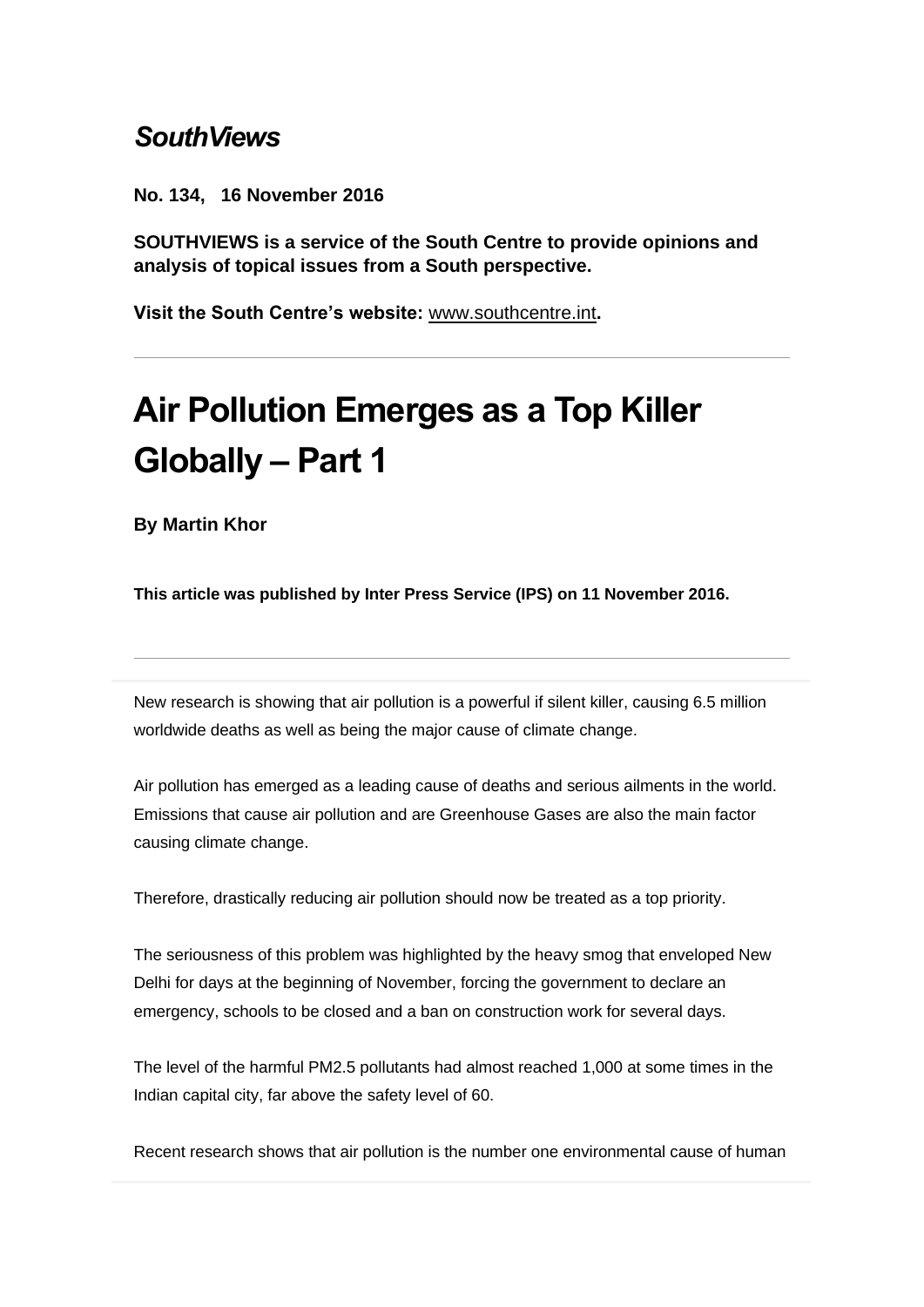deaths and kills more people annually worldwide than road accidents, violence, fires and wars combined.

This "silent killer" is not as dramatic or visible as car crashes, murders, terrorist attacks or natural disasters, but it is nevertheless even more dangerous as it contaminates vital organs, causing serious diseases and deaths to many millions of people.

Altogether 6.5 million people worldwide are estimated by the World Health Organization (WHO) to have died prematurely in 2012 because of air pollution.

This means that of the 56 million deaths worldwide in 2012, 11.6% or one in nine were attributable to air pollution.

In comparison, there were 5 million deaths from all injuries including from road accidents (1.3 million deaths), falls, fires, and war in 2012, according to WHO data.

Indeed, air pollution may have become one of the top killers. Tobacco use, usually described as the world's leading preventable cause of death, is responsible for nearly 6 million deaths annually, or around 10% of total deaths.

Air pollution may have overtaken it as the world's leading cause of death.

The WHO estimates that there are 4.3 million deaths attributable to indoor pollution and another 3.7 million deaths to outdoor pollution.

Because some deaths may be due to both outdoor and indoor pollution, it is not possible to add up the two figures to obtain the total deaths.

Thus in its latest estimate in September 2016, the WHO has explained that there were 6.5 million deaths from outdoor and indoor air pollution combined in 2012.

Young children are among the most vulnerable to the effects of air pollution. A new UNICEF study released on 31 October 2016 found air pollution is a major contributing factor in the deaths of around 600,000 children under five every year, and that around 2 billion children live in areas where outdoor air pollution exceeded the WHO air quality guidelines.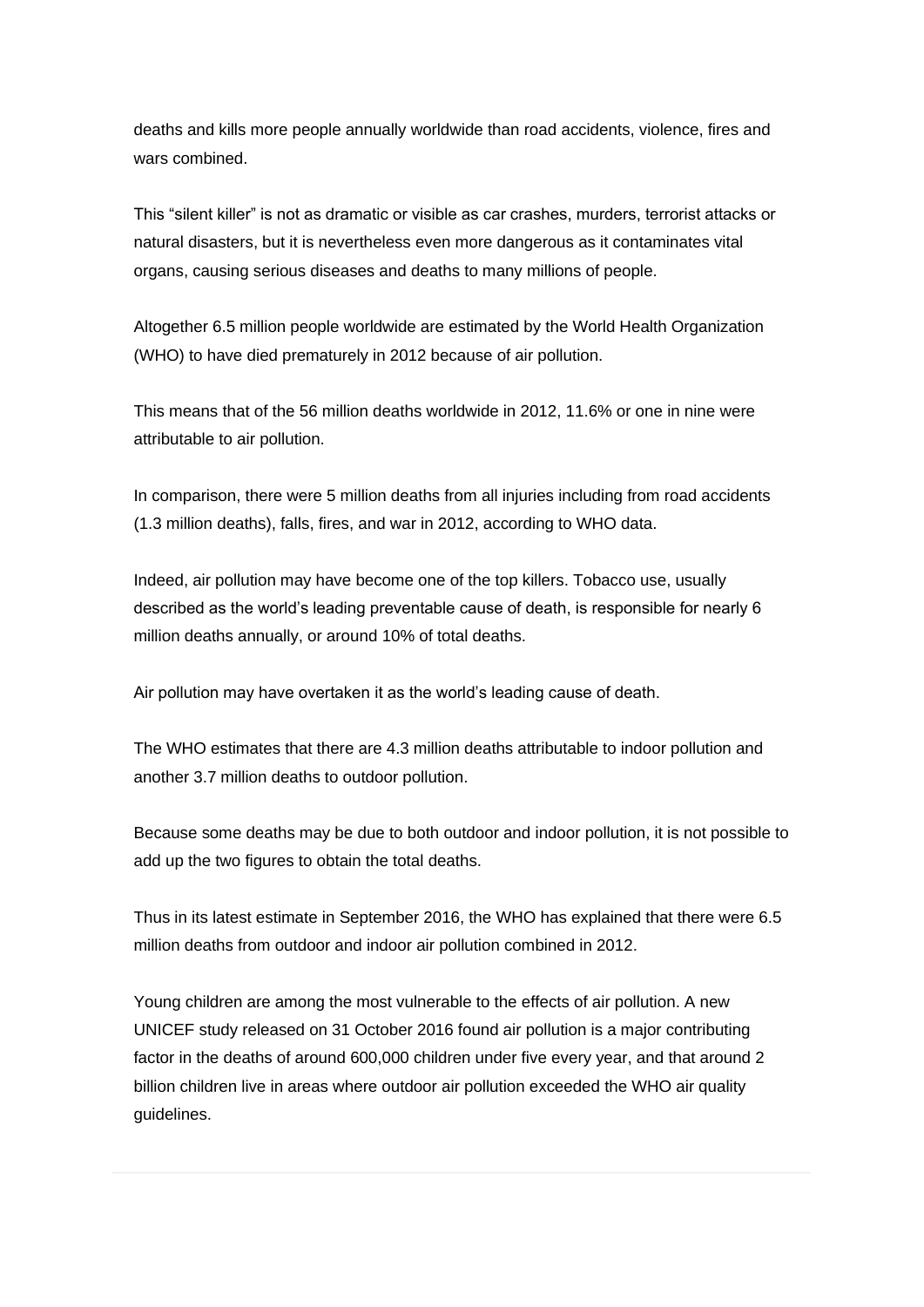Besides its threat to human lives and health, air pollution is also the major cause of climate change as it is linked to much of the Greenhouse Gas emissions.

The Paris Agreement of the UN Climate Change Conference that came into force on 10 November aims to limit the rise of the average global temperature to 2 or 1.5 degrees Celsius above the pre-industrial era levels.

At the current rate of global emissions, and even at rates reduced by the Paris Agreement commitments, global warming will far exceed this limit, and thus the world faces potentially catastrophic effects to the global environment, food supplies and also human health.

Thus, air pollution ranks as the biggest threat to both human health and the environment. Reducing this pollution should therefore be at the top of the global agenda as well as national agendas.

## **Outdoor Air Pollution**

At the end of September, the WHO for the first time published country-by-country details about the extent of outdoor air pollution and the deaths associated with it.

The study shows that 3 million premature deaths worldwide were linked to ambient or outdoor air pollution in 2012. Of this, 88% of the deaths were in developing countries and two out of three occurred in the Southeast Asia and the Western Pacific regions.

Two countries alone accounted for more than half of the total deaths — China with 1.03 million and India with 621,138.

Other high-numbered countries include Russia (140,851), Indonesia (61,792), Ukraine (54,507), Egypt (43,531), Nigeria (46,750), Pakistan (59,241), United States (38,043), Bangladesh (37,449), Turkey (32,668), Japan (30,790), the Philippines (28,696), Vietnam (27,340), Poland (26,589), Iran (26,267), Brazil (26,241) and Germany (26,160).

Most of the deaths attributable to outdoor air pollution were caused by non-communicable diseases, especially ischaemic heart diseases (36% of the total deaths), strokes (36%), lung cancer (14%), chronic obstructive pulmonary disease (8%), and acute lower respiratory infections (8%).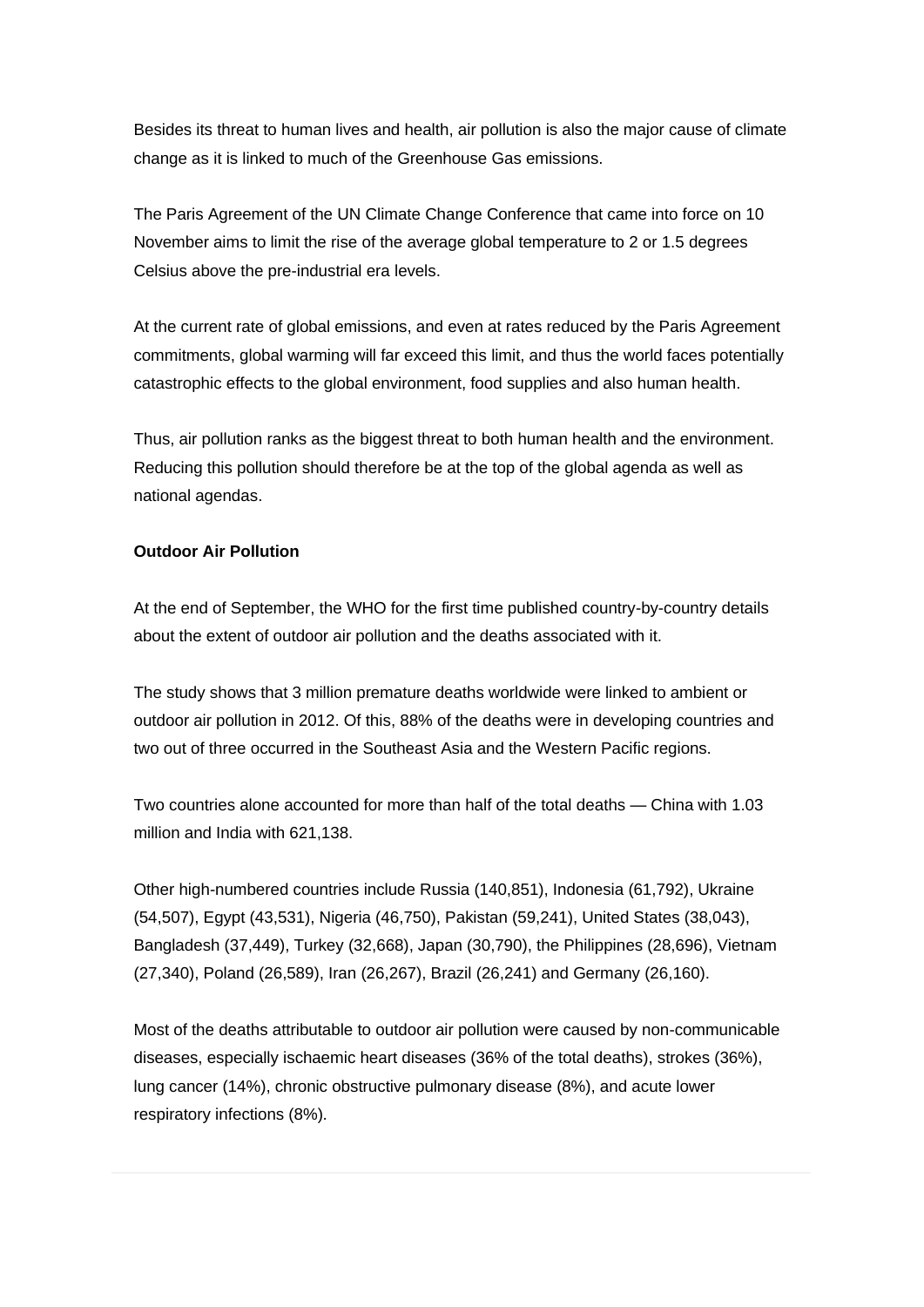The situation is truly pervasive: 92% of the world's population are exposed to the dangers of unsafe air quality as they live in places that do not meet the WHO health standard for outdoor air quality.

The world as a whole has an annual median exposure to outdoor mean annual concentration of PM2.5 of 39 microgram per cubic metre. This is four times above the WHO's guideline limit of 10 microgram per cubic metre for PM2.5.

The regions with the highest outdoor air pollution rates are Eastern Mediterranean highincome countries (91 microgram per cubic metre of PM2.5), Eastern Mediterranean low and middle income countries (55), Southeast Asia (55), Western Pacific low and middle income countries (49) and Africa (32).

Countries with high incidence of outdoor air pollution include Saudi Arabia (108 microgram per cubic metre of PM2.5), Qatar (103), Egypt (93), Kuwait (75), Bangladesh (84), Cameroon (65), Mauritania (65), United Arab Emirates (64), India (62), Libya (61), Pakistan (60), Bahrain (60) and China (54).

The PM2.5 level is the annual median concentration of particulate matter of a diameter less than 2.5 micrometres. PM2.5 includes very fine (and thus the most damaging) particles of pollutants such as sulphate, nitrates, ammonia, sodium chloride, black carbon and mineral dust, which penetrate and lodge deep inside the lungs and in the cardiovascular system, posing the greatest health risks of developing cardiovascular and respiratory diseases and lung cancer.

Air quality is normally measured in terms of daily or annual mean concentrations of PM10 or PM2.5 particles (with diameter of 10 or 2.5 micrograms) per cubic metre of air volume.

(The WHO guidelines for particulate matter (PM) outdoor pollution is an annual mean of 10 microgram per cubic meter for particles below the size of 2.5 microns in diameter, and 20 microgram per cubic metre for particles below 10 microns in size.)

The world also suffered 84.9 million years of life lost in 2012, attributable to outdoor air pollution, according to the WHO report. Years of life lost is a measure of the extent of premature death compared to the normal expected life span.

Of the total years of life lost, 26% was due to lung cancer, 17% to stroke, 17% to acute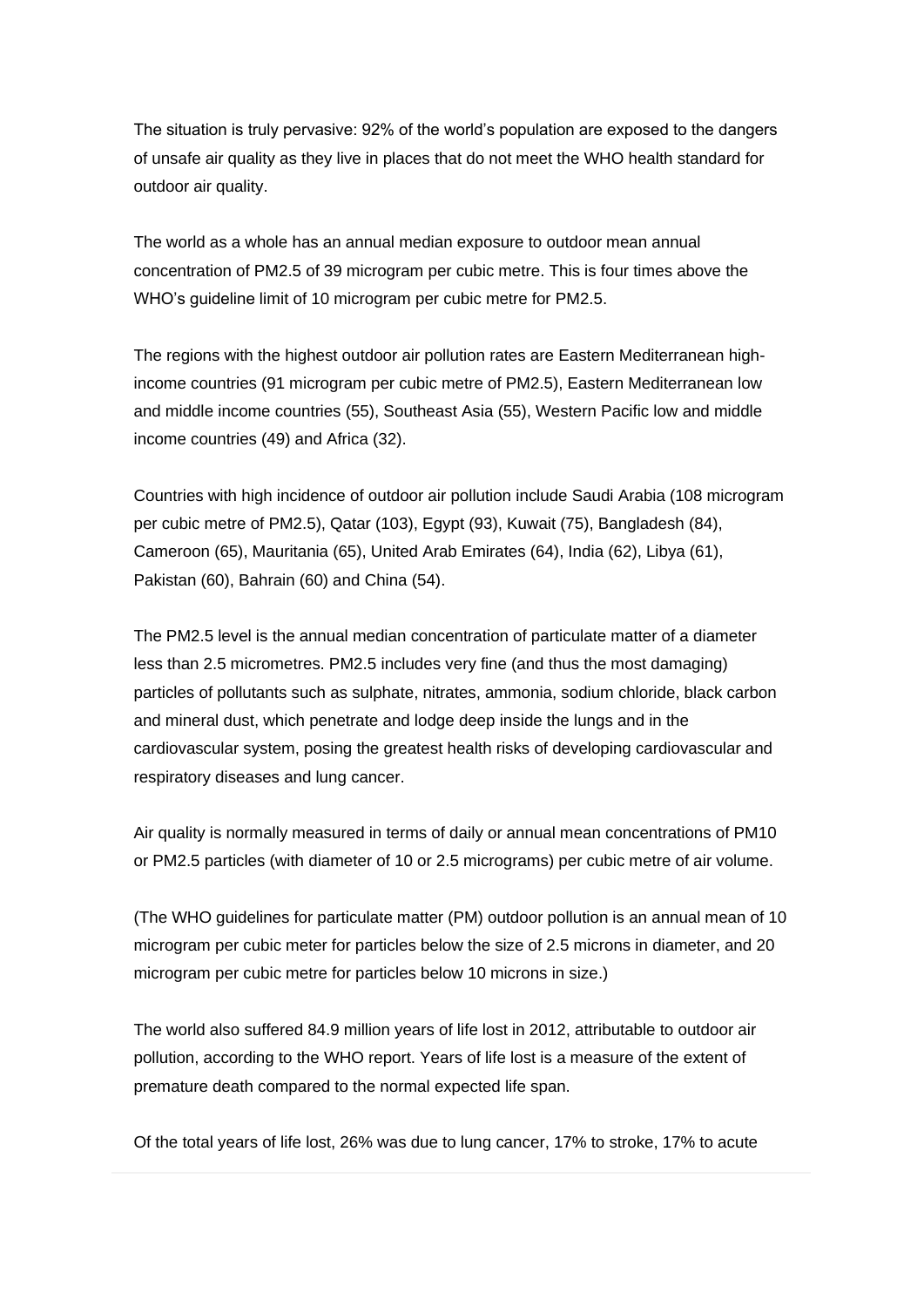respiratory disease, 16% to ischaemic heart disease and 8% to chronic obstructive pulmonary disease.

The WHO report "Ambient air pollution: a global assessment of exposure and burden of disease" was based on satellite data, air transport models and ground station monitors for more than 3000 rural and urban locations.

The study does not include indoor or household air pollution, which may be even more dangerous than outdoor air pollution.

## **Indoor Air Pollution**

Worldwide, 4.3 million people die annually from indoor air pollution, mainly from stroke (34%), ischaemic heart disease (26%), chronic obstructive pulmonary disease (22%), pneumonia (12%) and lung cancer (6%).

The main form of the deadly household pollution is the use of solid fuels for cooking and heating. Nearly 3 billion poor people rely on wood, animal dung, charcoal, crop wastes and coal which are burned in highly polluting simple stoves or open fires.

The resulting pollution, which includes small soot particles that penetrate deep into the lungs, especially affects women and children who spend a lot of time near the kitchen or hearth.

In poorly ventilated homes, indoor smoke can be 100 times higher than the acceptable levels for fine particles, according to WHO. The use of kerosene lamps for lighting also exposes the families to very high levels of fine particles.

The emissions of black carbon and methane from the stoves also contribute to outdoor air pollution and increase climate change as both are powerful Greenhouse Gases.

The WHO has new indoor air quality guidelines for household fuel combustion and recommendations on types of fuels and technologies to protect health, in addition to guidelines on specific indoor pollutants. It will also do a study of indoor pollution and when the figures are published they will reveal the full problems caused by air pollution.